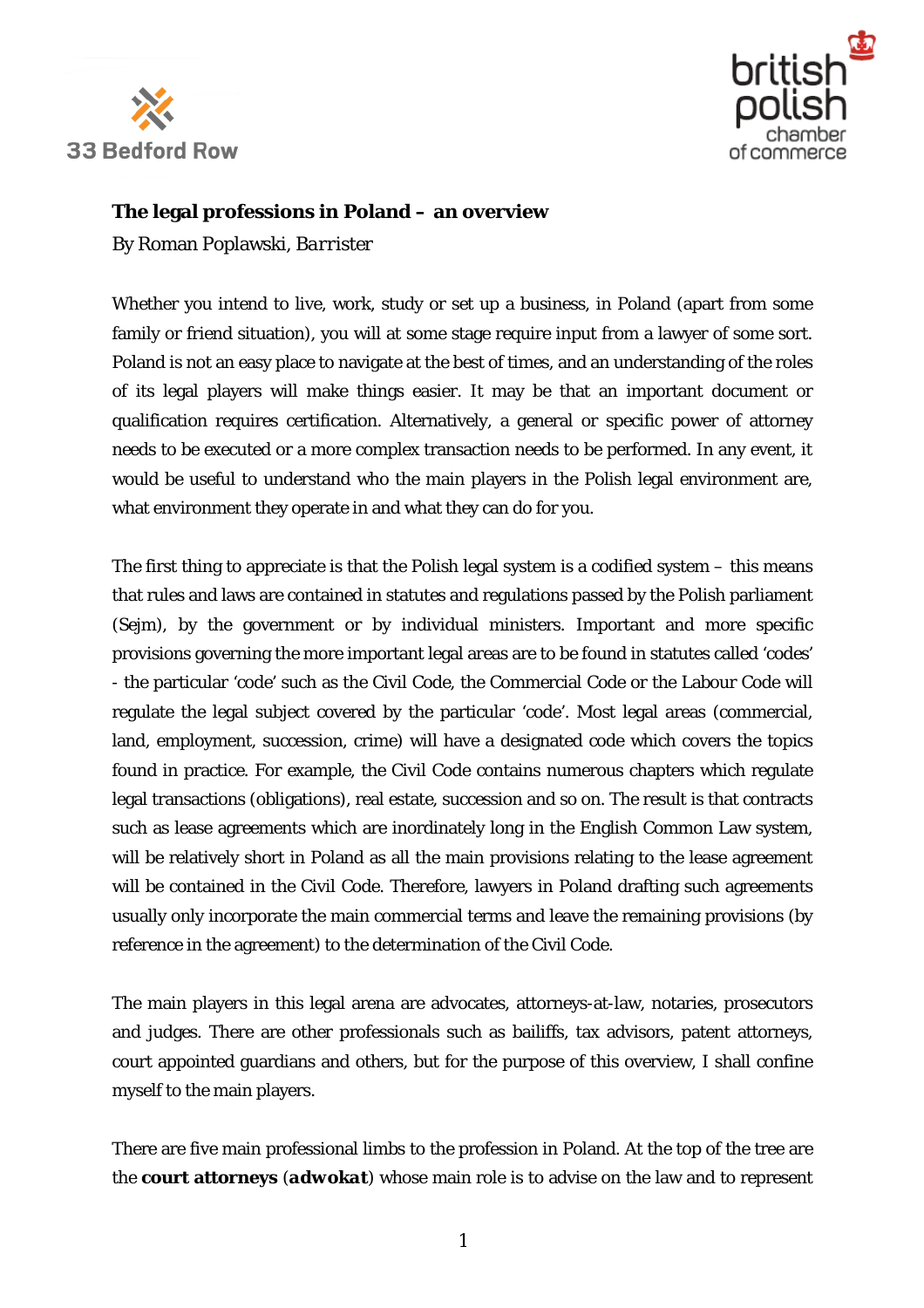your interests in court. The title is equivalent to that of an English Barrister although the system does not encourage the adversarial approach to advocacy, rather the continental 'judge-led' inquisitorial approach to litigation is applied. There is a perception that these individuals are the best trained lawyers in Poland – they certainly maintain their traditional role as an elitist grouping which operates from a set of chambers (*zespół adwokacki*), from a private office (*kancelaria adwokacka*) or from a larger firm or partnership which may on occasions be a well-known foreign law firm. These individuals would have generally completed a law degree (five years) followed by a period of training (*aplikacja adwokacka*) which historically took four years but has recently been shortened to three.

The alternative legal practitioner is the **attorney-at-law** *(radca prawny*) who is now professionally speaking at the same level as the advocate (*adwokat*). The title is roughly equivalent to that of an English solicitor. Historically, the *radca prawny* was an 'in-house' lawyer working for a state-owned enterprise or other larger organisation. They were not trained or entitled to represent individuals in family or criminal matters and were only required to complete a three-year training period (post university). This has now changed as these professionals can now conduct all matters in all courts and are not fettered by historical prejudice. The main distinction is that 'attorneys-at-law' (official description in English since 2018) wear blue togas in court whereas the advocate wears a green one. There is talk of a merger of the two professions but it appears that there is resistance from the Polish Bar Council and although there is logic in fusion, this is still some way off. In practice, these professionals work together and there is no real distinction between skills and ability save for choice of expertise. Effectively, their status is identical.

The next practitioner that an individual and/or corporation is most likely to need or use is the **notary** (*notariusz*). This is a respected profession requiring a law degree and threeyear period of professional training. Exams need to be passed. Historically notaries in Poland were state official working at the state notary's office whose role was to check, authenticate and draft documents which were to be used or were required in official transactions. The notary's remit normally extended to drafting wills, verifying a person's identity, attesting signatures and effecting property (land and lease) transactions. With the political changes that commenced in the late 1980s, the role of the notary did not actually change, but their position as a state official did and they became self-employed private practitioners subject to state oversight. In addition, the increase in new company formations and a huge influx of foreign investors, residents and employees, their client base changed incredibly. There are now many more notaries in Poland than ever before, but the competition is stiff and notarial fees have been capped in many instances. The commonly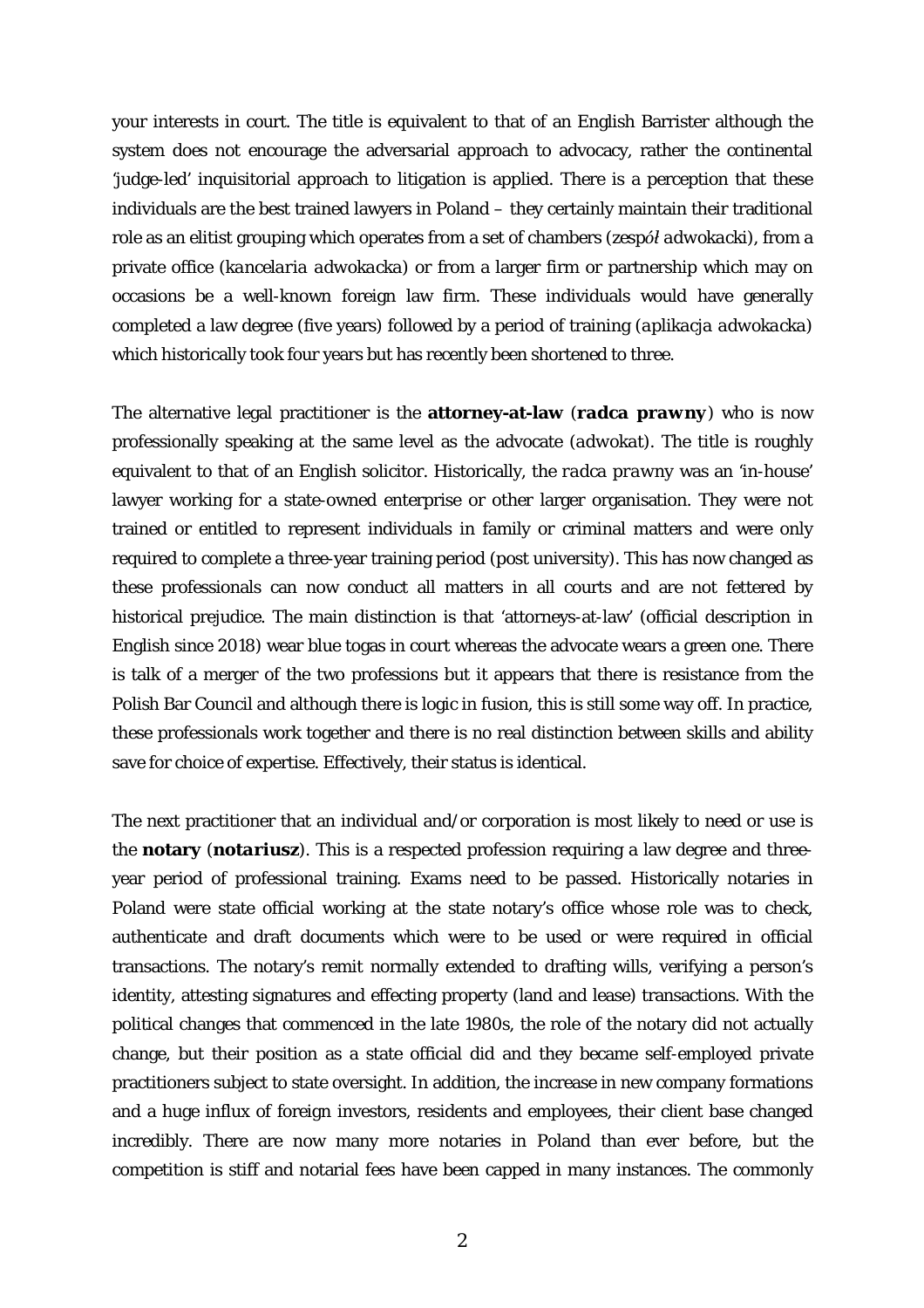accepted approach to a notarial document (notarial deed) or a document verified or authenticated by a notary is that the document is on its face 'valid' and 'approved'. Therefore, for example, a power of attorney drafted by and before a notary will most readily be accepted by a bank or other official body (local authorities, tax office and central government) without any real further investigation. If that same document were to be presented without a notary's stamp there is little chance of it having any useful function in Poland. Similarly, with a last will and testament, one executed by a notary will be presumed to be valid and there will be difficulties (in rare cases this can be rebutted) in establishing that the testator lacked mental capacity when executing their last will before a notary.

There is a presumption that a notarial document is beyond reproach; this underpins the popularity of notarial deeds and notarised documents. A notary is not a translator; should the individual be a non-Polish speaking foreigner, then a sworn translation will need to be prepared at the time of execution, or else the sworn translator would need to attend so that the notary is satisfied that the [foreign] individual understood the contents of the document being signed.

In all cases, the notary will retain the original signed document and will provide the client with one or more certified extracts of the original document. This extract has the same legal validity and authority as the original, which is retained by the notary.

From a practical perspective, the notary will most probably be the most useful legal practitioner although their remit does not extend to giving legal advice. They can help with all sorts of legal issues such as registering charges/mortgages, searching land registers, concluding property purchases and sales but they will not get involved in any form of 'advice-requiring' processes, nor will they get involved in litigation. For this you will also require the services of a registered practising lawyer.

It should be noted that there are qualified notaries in the UK (and elsewhere) who may assist an individual intending to come to Poland either to live, work or invest. The Polish authorities *will rarely if ever accept any document (power of attorney, witness statement proof of qualifications) certified by a solicitor or barrister* and I suspect that the same will apply to attorneys in Europe and North America. There are a few Polish speaking notaries in the UK whose certification will be accepted in Poland. In all cases, the relevant document will need to be translated into Polish by a sworn translator.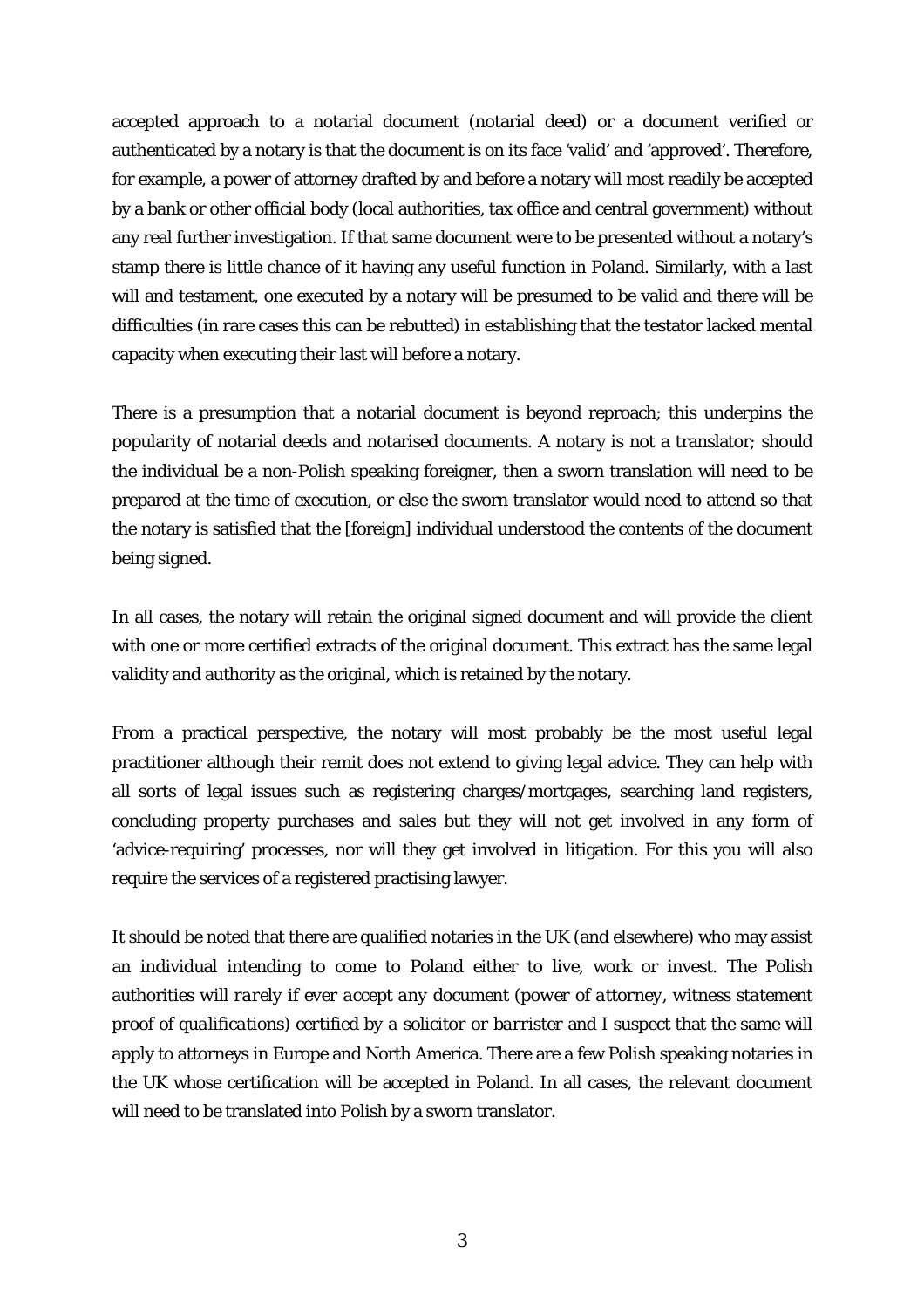An important though often ignored limb of the Polish legal profession is the **prosecutor** (*prokurator*). Prosecutors are legal representatives of the state and are predominantly associated with the criminal aspect of the legal system. To an extent this is true although the public prosecutor also gets involved in some administrative law and social security matters when the public interest needs to be protected. The prosecutor does not become involved in actions where the State Treasury is a party. The primary role of the prosecutor is his or her role in prosecuting and supervising police investigations and acting in the public interest in all criminal trials and public prosecutions. The education process can be lengthy. Graduate students of Law will attend the National School for the Judiciary and Public Prosecutors (*Krajowa Szkoła Sądownictwa i Prokuratury*) situated in Kraków for a general introductory course which lasts one year. This is followed by 30 months of specialist training and then finally a 12-month internship at the place of work. On any basis, the period of training is lengthy and I suspect determination to succeed is a must. There are 45 regional prosecutors' offices in Poland with each regional office covering at least two district offices.

The prosecutor's role is also to conduct the following functions which are merely indicative and not exhaustive:

- Running and supervising criminal actions and acting as public prosecutor before the criminal (and sometimes other) courts
- Commencing prosecutions and issuing claims (both criminal and civil) including employment and social security matters where the public interest needs representation or protection
- Taking legal steps aimed at properly and consistently ensuring that the law is observed in court proceedings, proceedings before the administrative courts as well as in criminal matters
- Supervising and ensuring that arrests and temporary incarceration (remand) are properly implemented
- Co-operating with educational establishments in order to ensure that proper investigation is made in the area of criminality and its root causes
- Appealing illegal administrative decisions and participating in court proceedings, the aim of which is to rectify such illegal decisions
- Co-ordinating international criminal enforcement operations

The role of the prosecutor and the prosecutor's office is not limited to the matters listed as there are many other professional and political roles played by the prosecutor which are outside the remit of this overview. However, one can see that there is an important role to be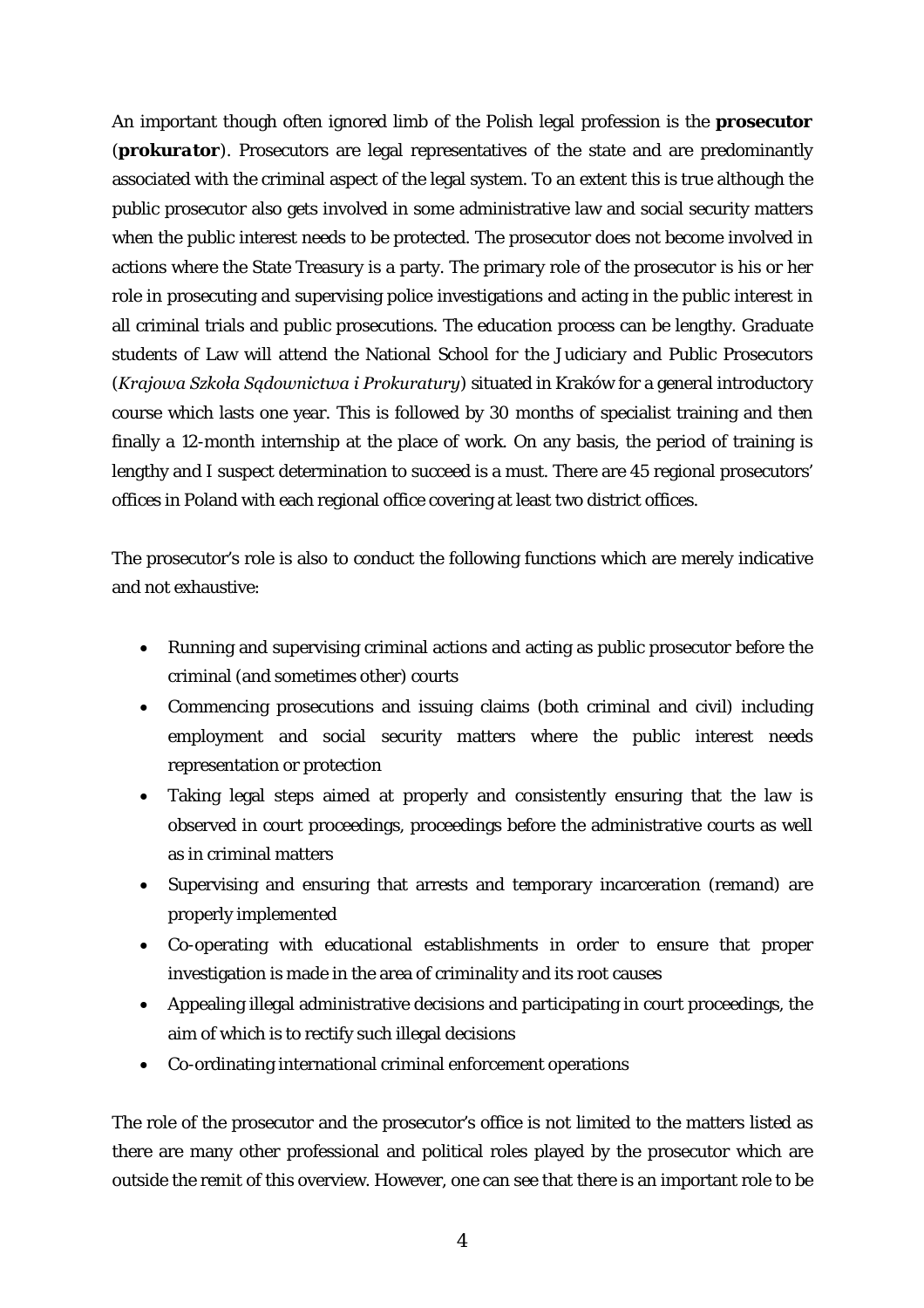played by this arm of the legal profession, but it is unlikely that any potential investor (or resident) in Poland will necessarily have contact with the prosecutor's office.

The final arm of the legal profession are the **judges** (**sędziowie**, singular **sędzia**), the products of a specialist and systematic training route. Contrary to the practice in the UK of judges being drawn from the ranks of experienced practitioners, Judges in Poland complete their degrees in law and then proceed to be specifically educated as judges. There are several branches of the law in Poland to which a judge will be affiliated: the criminal courts, the civil courts which include commercial disputes, family judges and administrative ones. Specific practice areas (such as probate and the law of succession) will fall within the civil courts. Judges will preside over matters which fall within their area of expertise. I mention this as a serious point as in the UK for example, a senior chancery practitioner could be appointed to the Bench and sit for many years in the criminal courts. This is not the case in Poland.

The judicial system in Poland has a poor reputation. I do not wish to make excuses or apologies for this but an explanation is in order. There is a lack of judicial experience as historically, judges operated in a quite different reality to the one we find ourselves in now. The development of the law and its implementation has found a new playing field (free market, individualism, private property, unfettered travel etc) and since 2004 Poland has moved into the EU legal arena with extra 'bolt on' complications. This has been and continues to be a huge progressive step and impossible to 'fix' in a speedy manner. Admittedly the changes introduced in 1988 onwards are welcome improvements. However, the fact remains that the Polish judicial system has had to begin from scratch. This has led to some painfully costly litigation where the outcome has been unjust. Although commercial entities often resolve matters through arbitration, the choice-of-law clause (where one of the parties is Polish) will not be of any real comfort to the non-Polish entity. The Polish party will invariably choose Polish law and the non-Polish party will optimistically feel that litigation will never (fingers crossed) happen.

Issuing a claim in Poland can be expensive and any appeal attracts further filing fees which can reach even 5% of the claim value. The issue fee is disproportionate to the claim (5%), the litigation process will without any doubt be lengthy, the costs of litigation will never reward the winner in any meaningful way other than through some award of standard fixed costs and the manner in which judges approach litigation will lead to outcomes which appear random or plainly unfair. The court system and the judges that inhabit it are not paid in the same way as private practitioners. Their social status of course is high but their low salaries